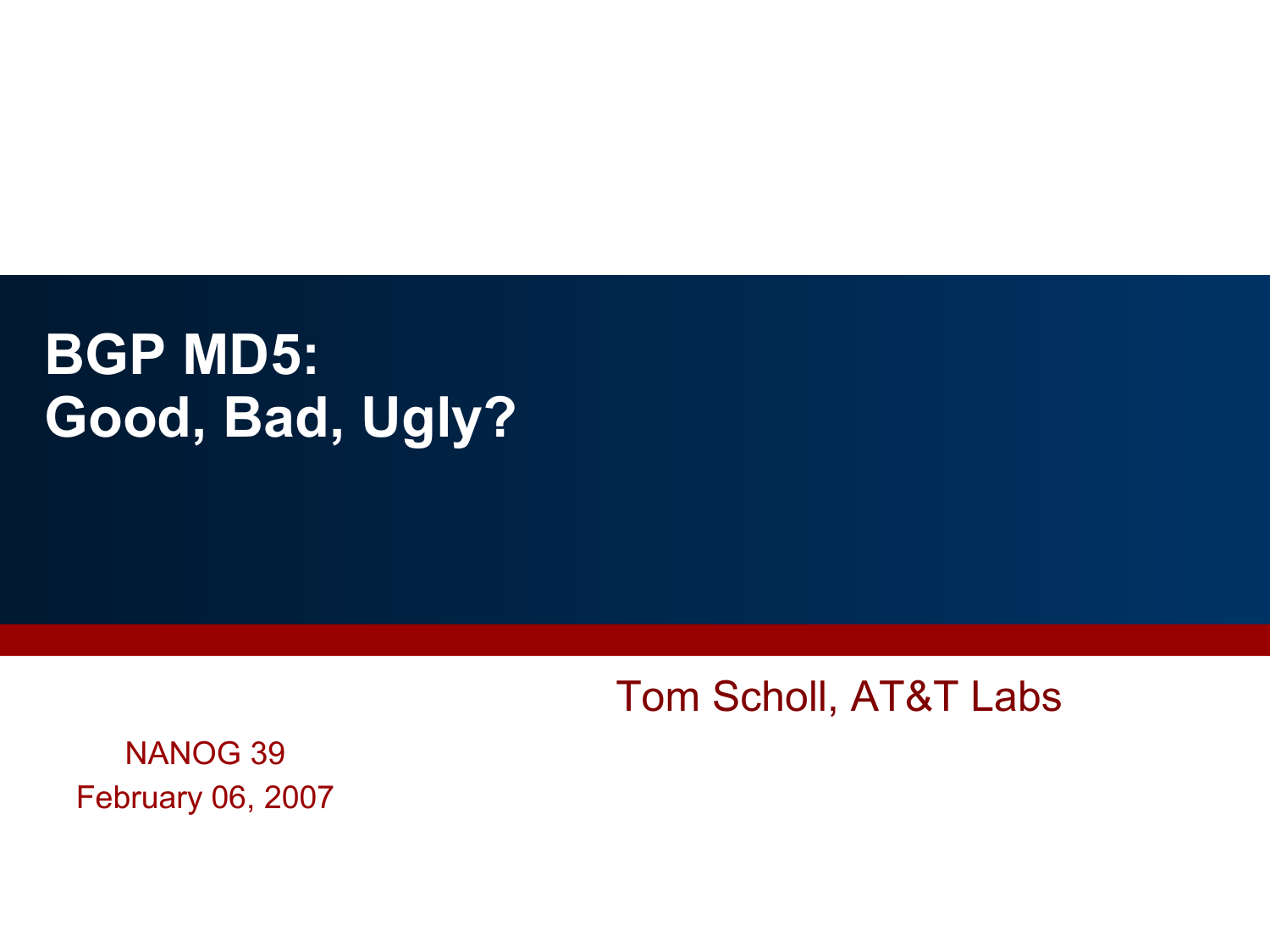

#### **WARNING**

## **BGP MD5 CAN MAKE YOUR ROUTER WEAK**

**BGP MD5 may cause router** impotence due to increased packet flow to the route processor. This can prevent your router from properly functioning.

**Health Canada** 

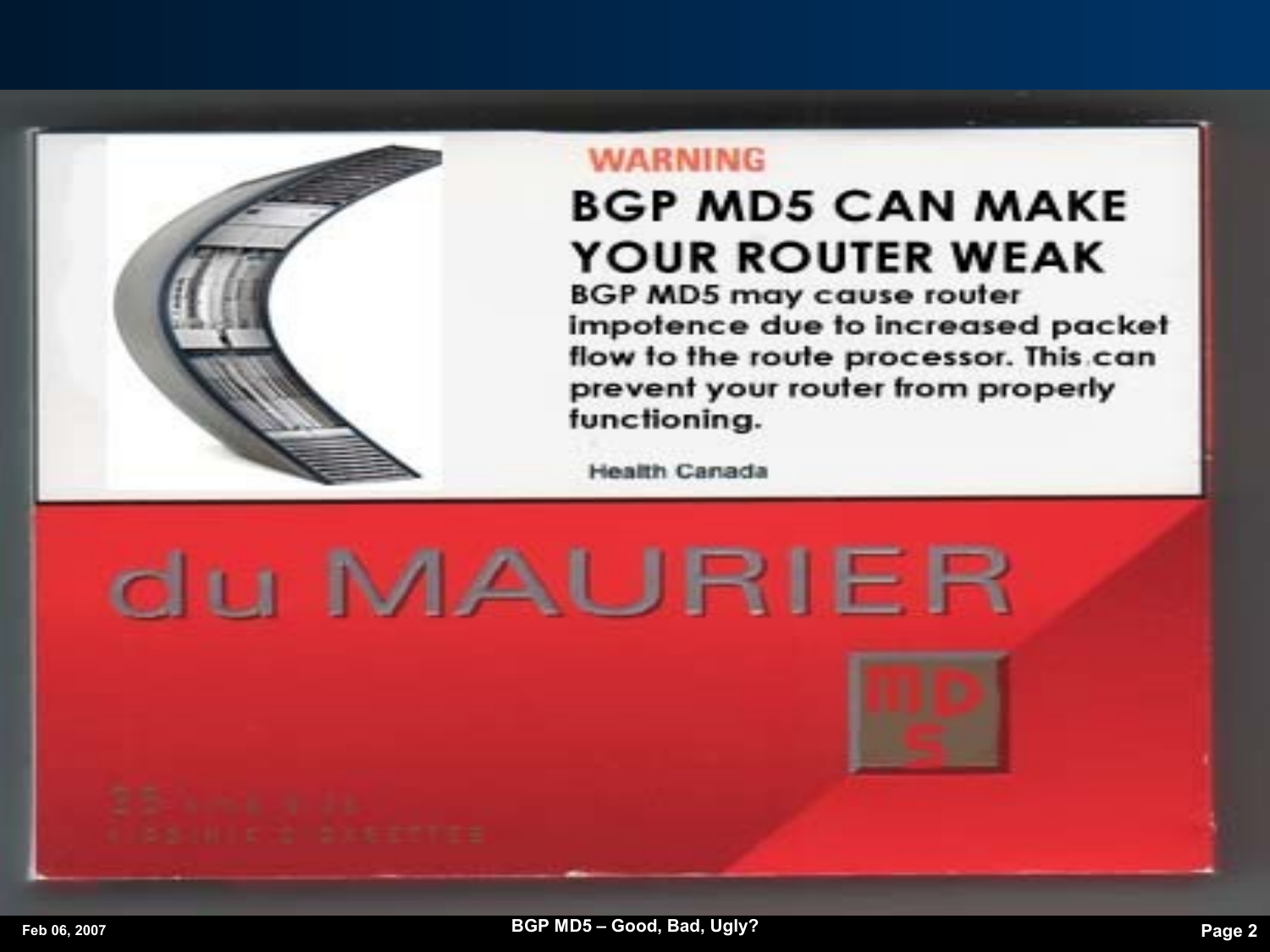### **BGP MD5 – What is it solving?**

- **•** A method to authenticate the identity of the remote BGP neighbor.
	- **•** Prevents a session from being hijacked/severed
	- **•** Prevents a misconfiguration from turning up a session with an unauthorized party
- **•** Well-advertised workaround to TCP/IP issue reported two years ago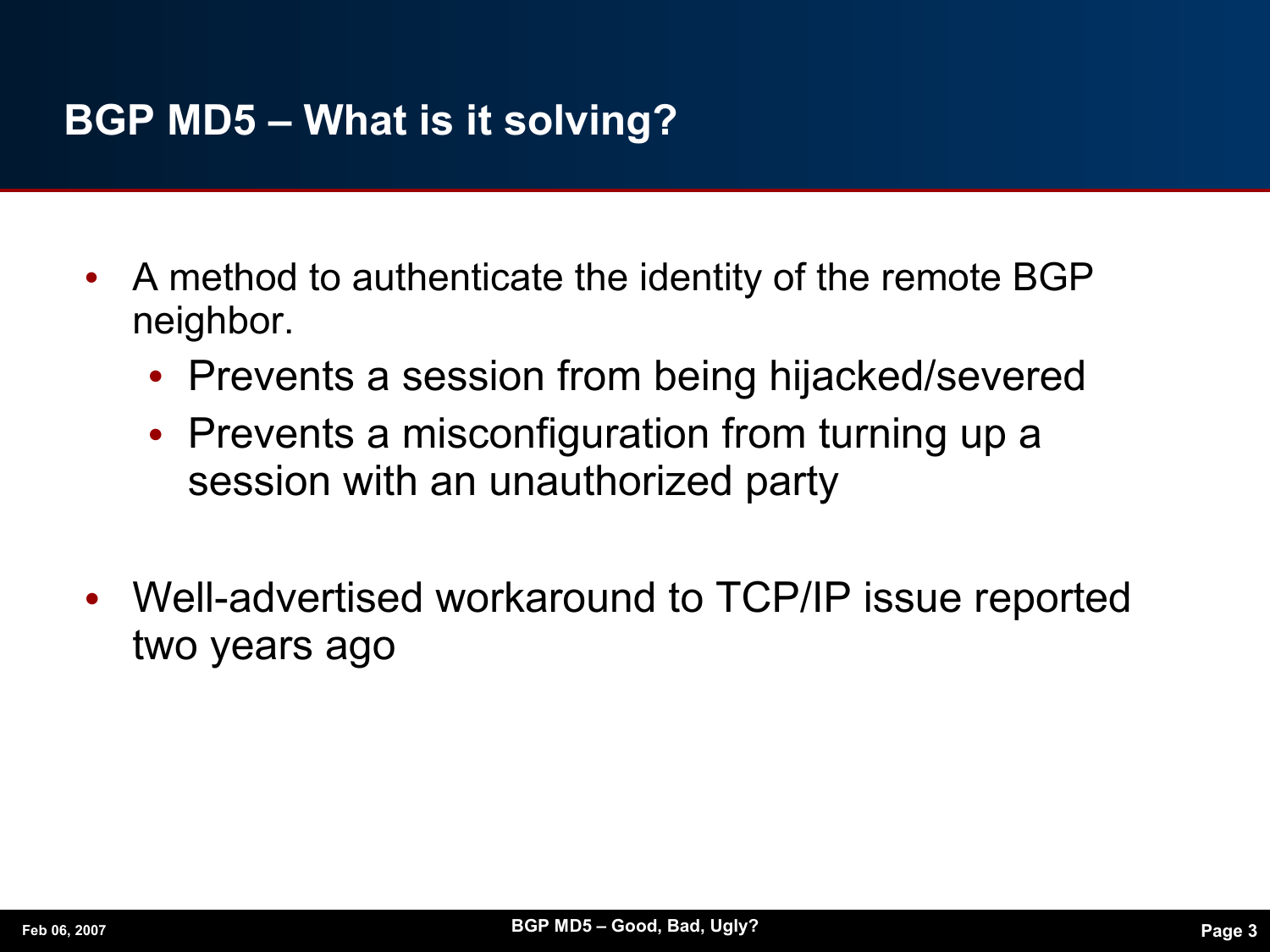#### **Background: BGP MD5 (RFC 2385)**

- **•** Not a function of BGP
- **•** 18-20 bytes of data in the TCP options field
- **•** Calculated based upon:
	- **•** TCP pseudo-header (src ip, dst ip, ip protocol, segment length)
	- **•** TCP header (excluding options)
	- **•** TCP segment data (if any)
	- **•** The key/password itself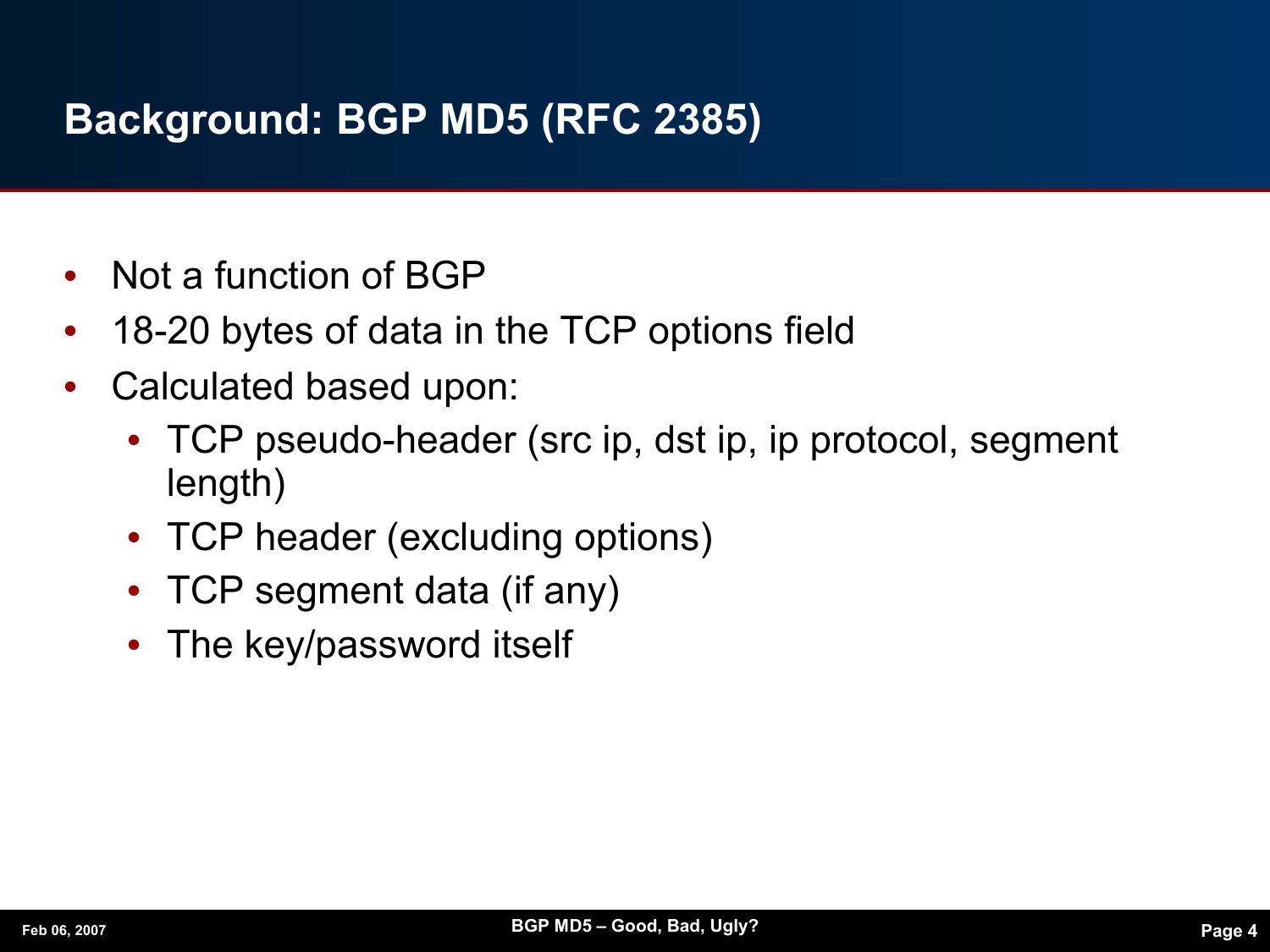### **But what about that vulnerability?!?!1111**

- **•** One of the issues was that many platforms were not validating ICMP messages such as unreachable messages
	- **•** An attacker could transmit spoofed ICMP error messages to sever a BGP session
- **•** Another issue was that someone could attempt to brute force by transmitting RST's to a wide range of ports and sequence numbers
- **•** MD5 was overwhelmingly suggested as a workaround method to prevent this type of attack without upgrading code
	- **•** People knew something was up when a large portion of the peering community started requesting MD5 on BGP sessions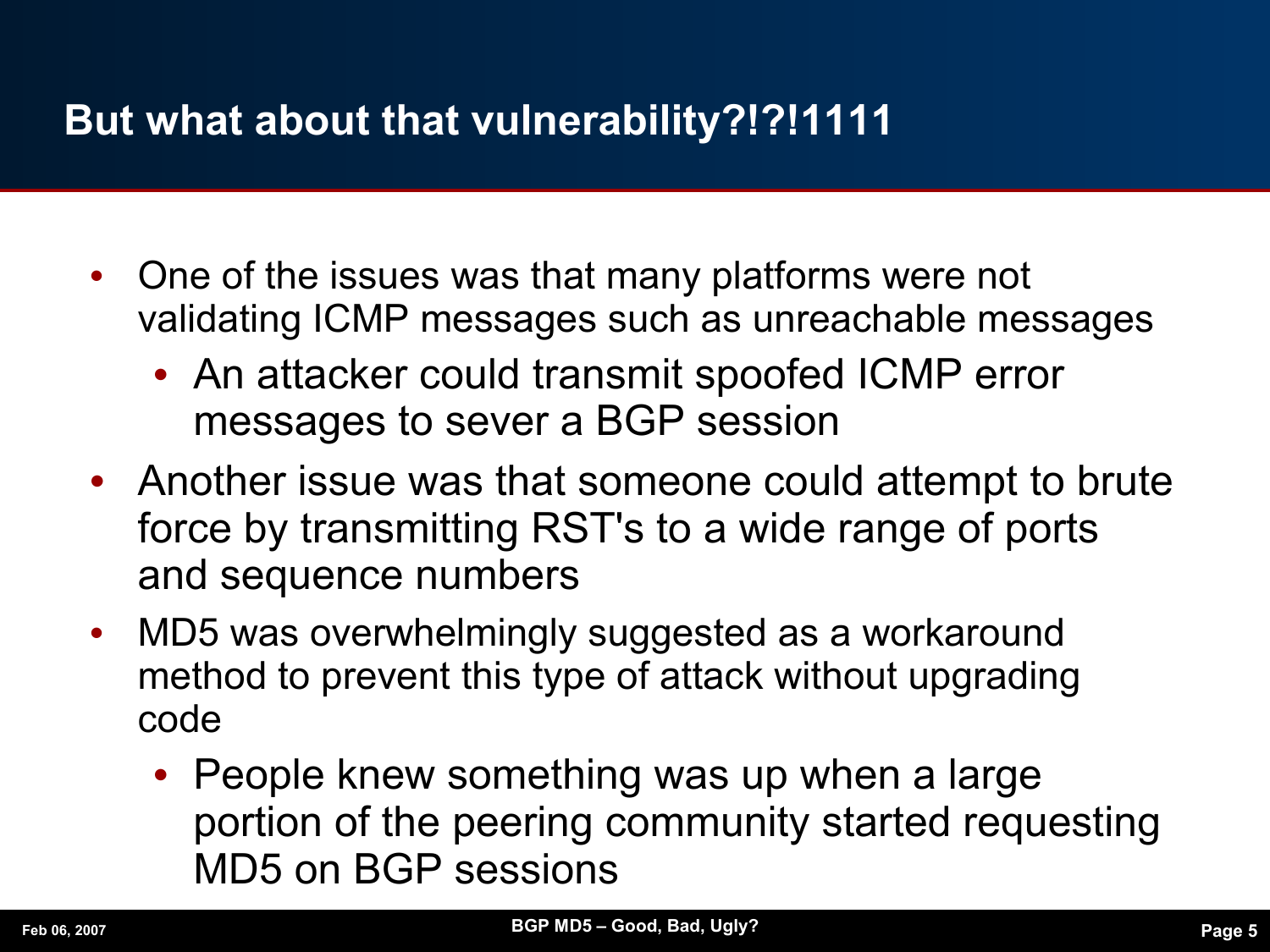#### **BGP MD5 is not easy for everyone**

- **•** Some organizations provisioning tools required upgrading and human intervention to enable MD5
- **•** The storing of the password in a database or CRM tool presents its own security issues
- **•** How do you securely transmit the clear text password?
- **•** How are you generating the password (using some java interface on some public IT website?)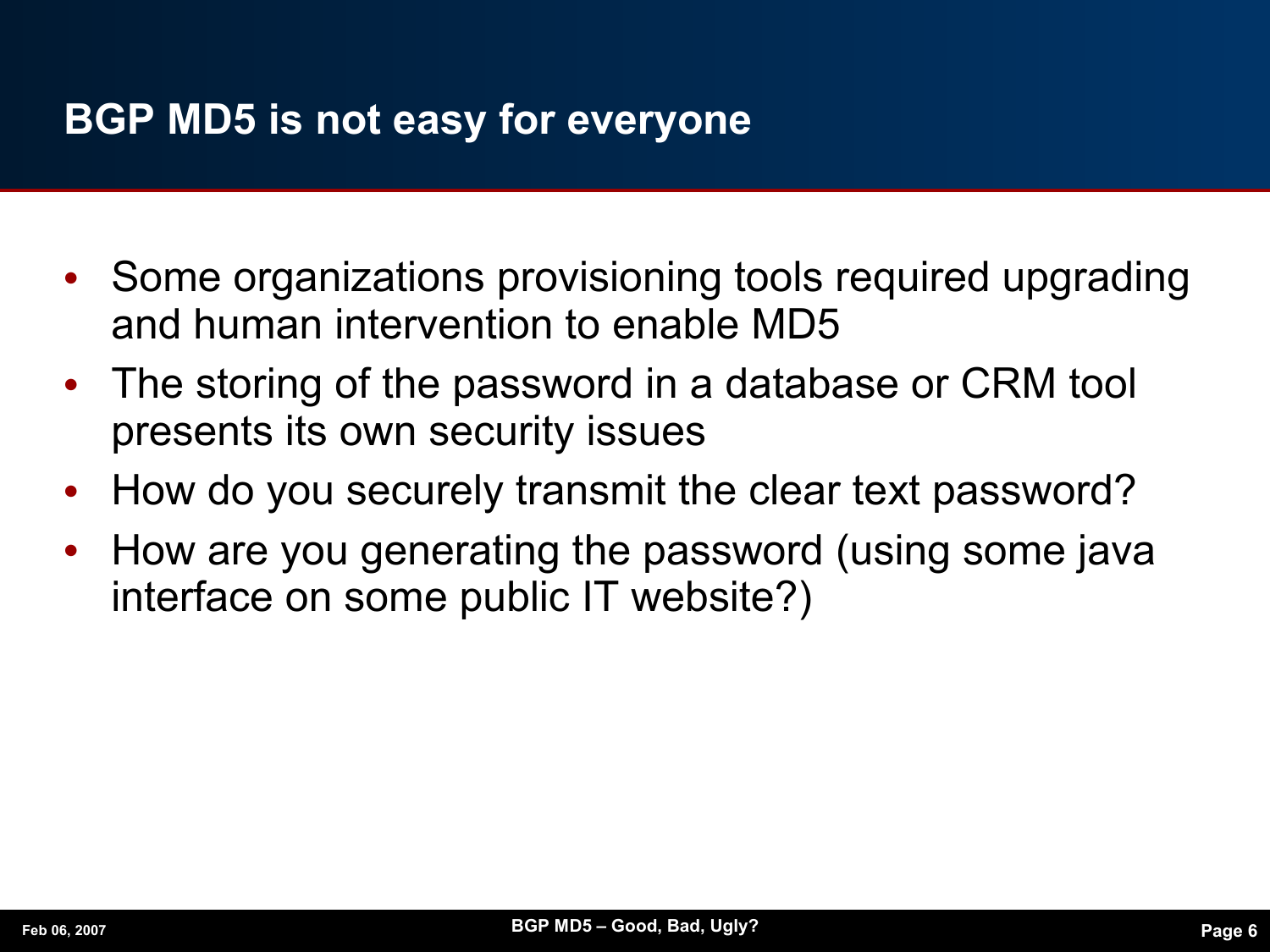#### **How to properly exchange MD5 keys Pig Latin + Cone of Silence**

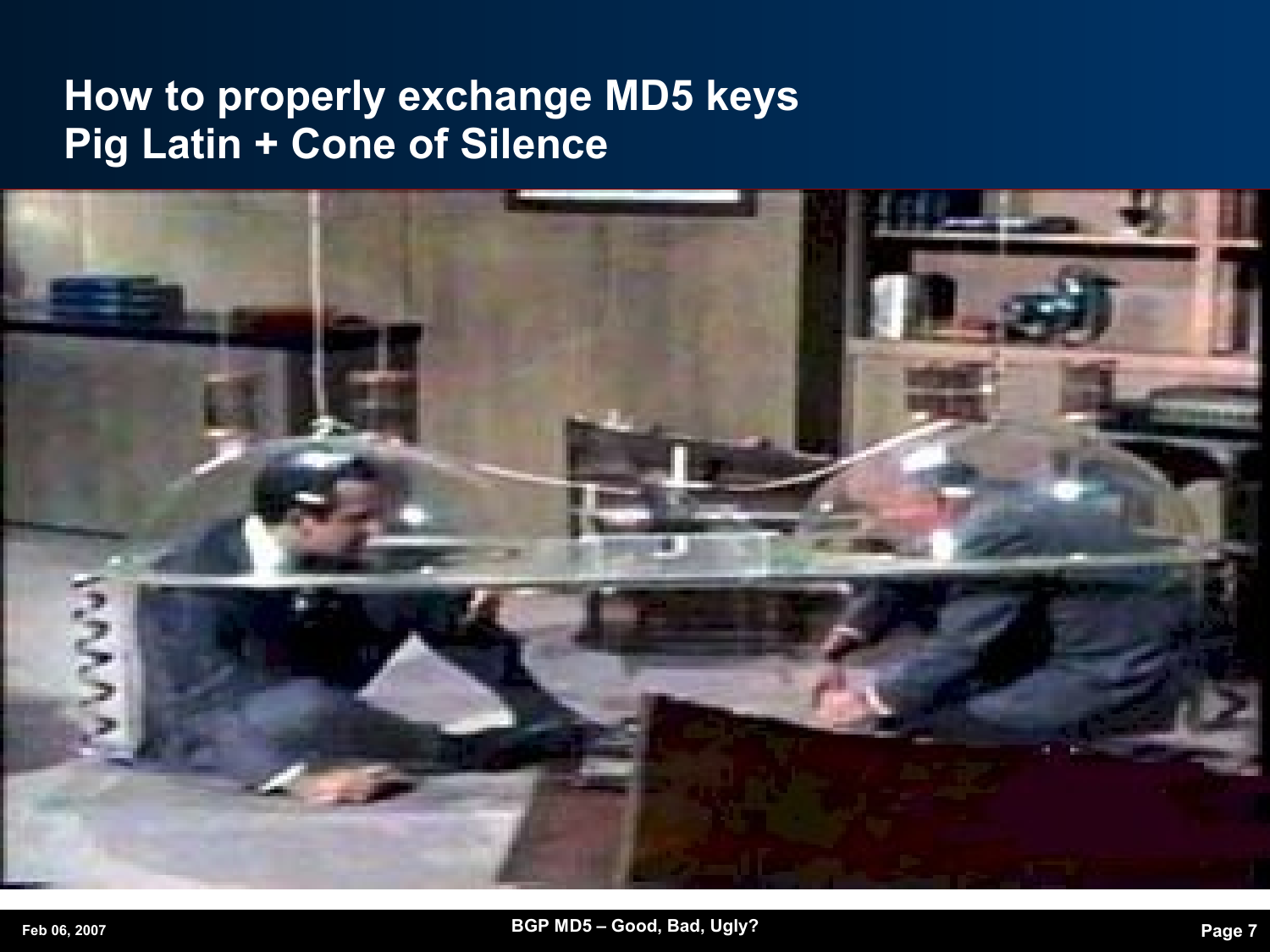#### **What is the real impact of BGP MD5?**

- **•** Examining a MD5 hash in the TCP header adds additional work to a router.
- **•** What if an attacker can spoof with incorrect MD5 hashes to make your router work a bit more?
	- **•** Someone shouldn't be spoofing in the first place if antispoofing filters were applied at the perimeter. However...this is not always feasible (think eBGP customers, shared LAN Internet exchanges)
- **•** Perhaps the widespread use of BGP MD5 really is not the only or best solution going forward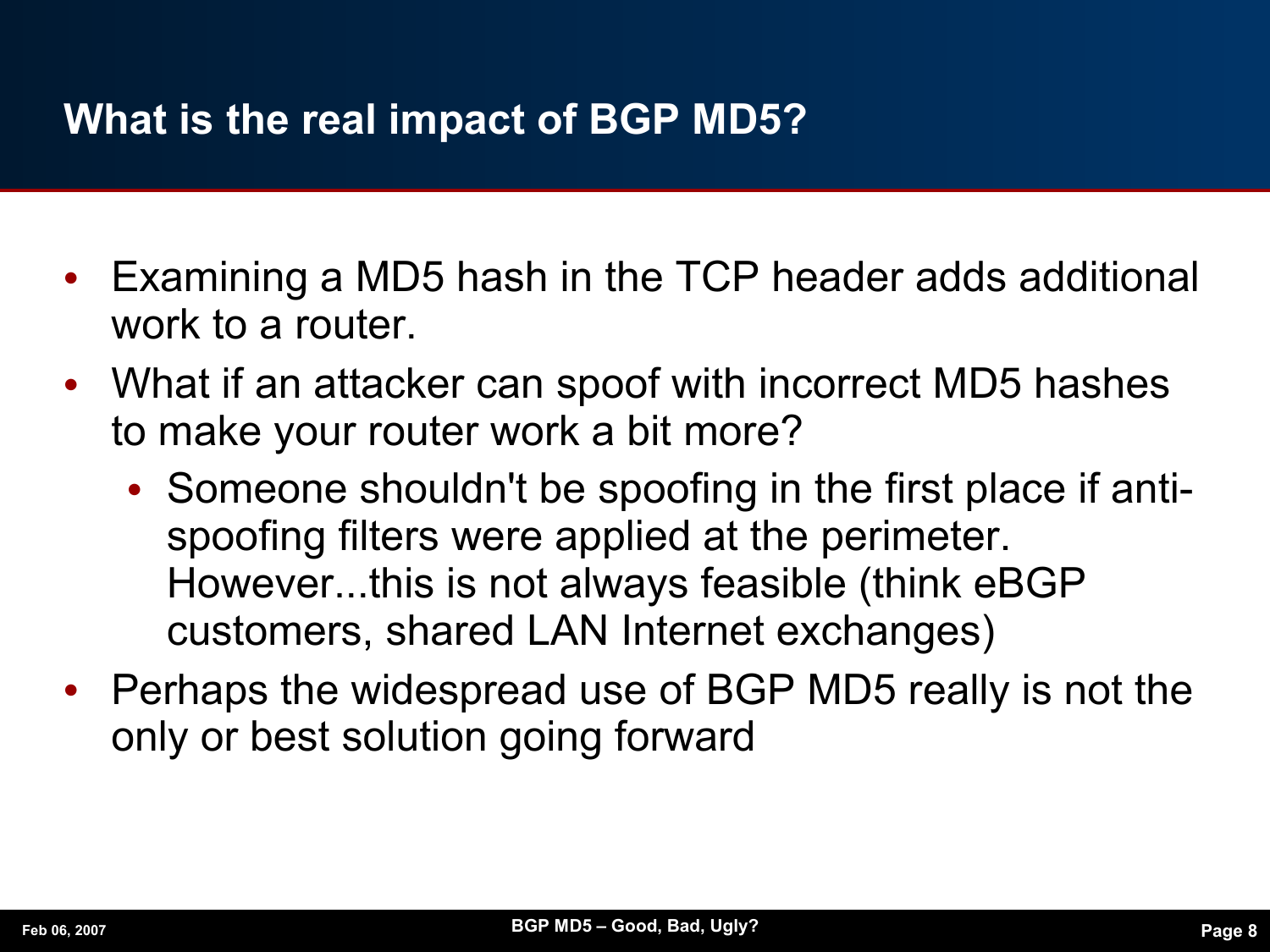#### **What other options are there to protect BGP sessions?**

- **•** BGP TTL security check (GTSM)
- **•** BGP session over a separate "protected" interface (dot1q, dlci, tunnel, pseudowire)
- **•** eBGP multihop
- **•** Anti-spoofing ACLs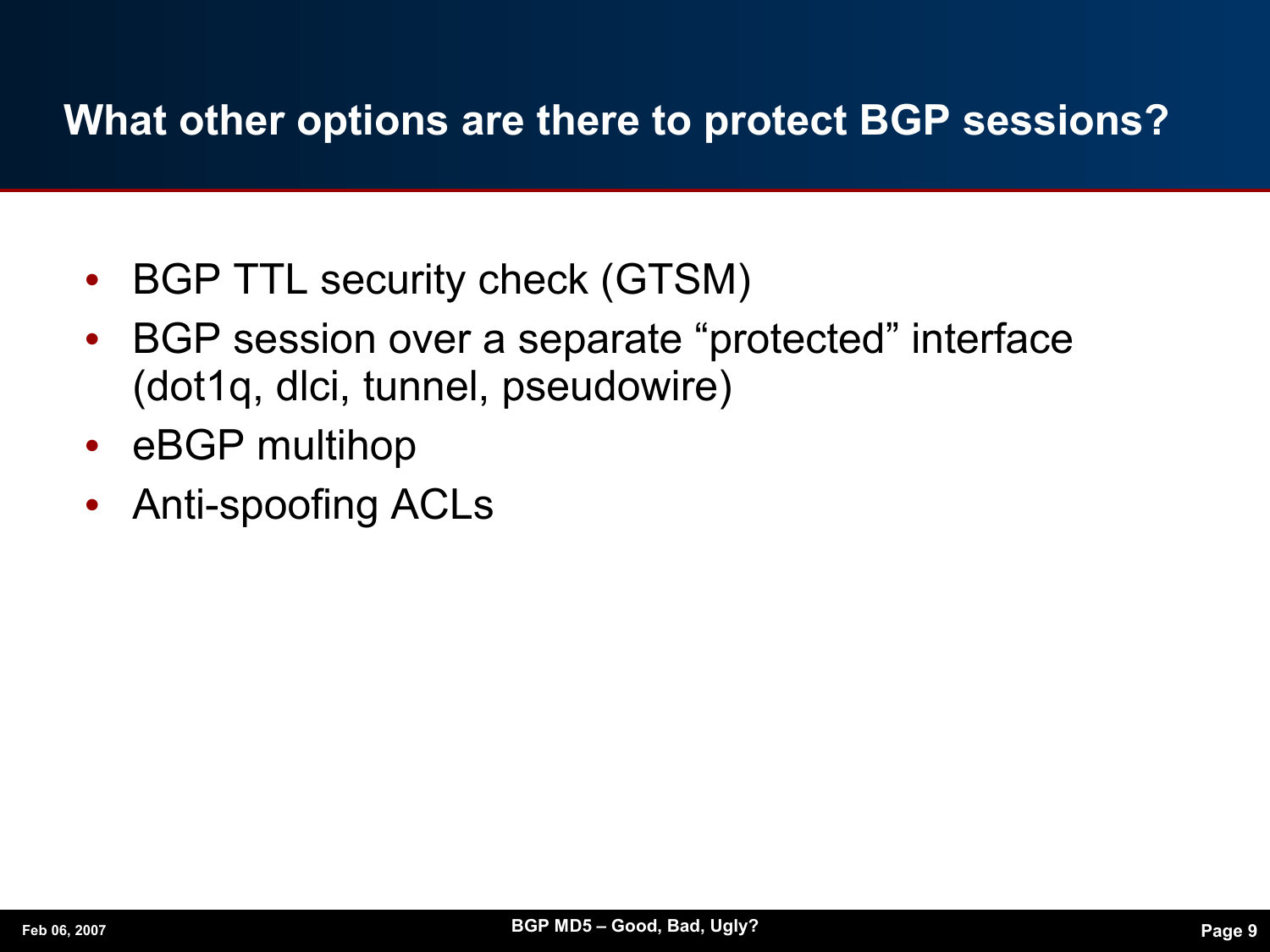#### **What was tested?**

- **•** Platforms examined:
	- **•** Cisco GSR (GRP-B) running 12.0(27)S
	- **•** Cisco GSR (PRP-1) running 12.0(27)S
	- **•** Cisco GSR (PRP-2) running 12.0(27)S
	- **•** Juniper T320 (RE-2000) running JunOS 8.x
	- **•** Juniper M40e (RE-3.0) running JunOS 8.x
	- **•** Cisco 6500 (Sup720) running 12.2(17)S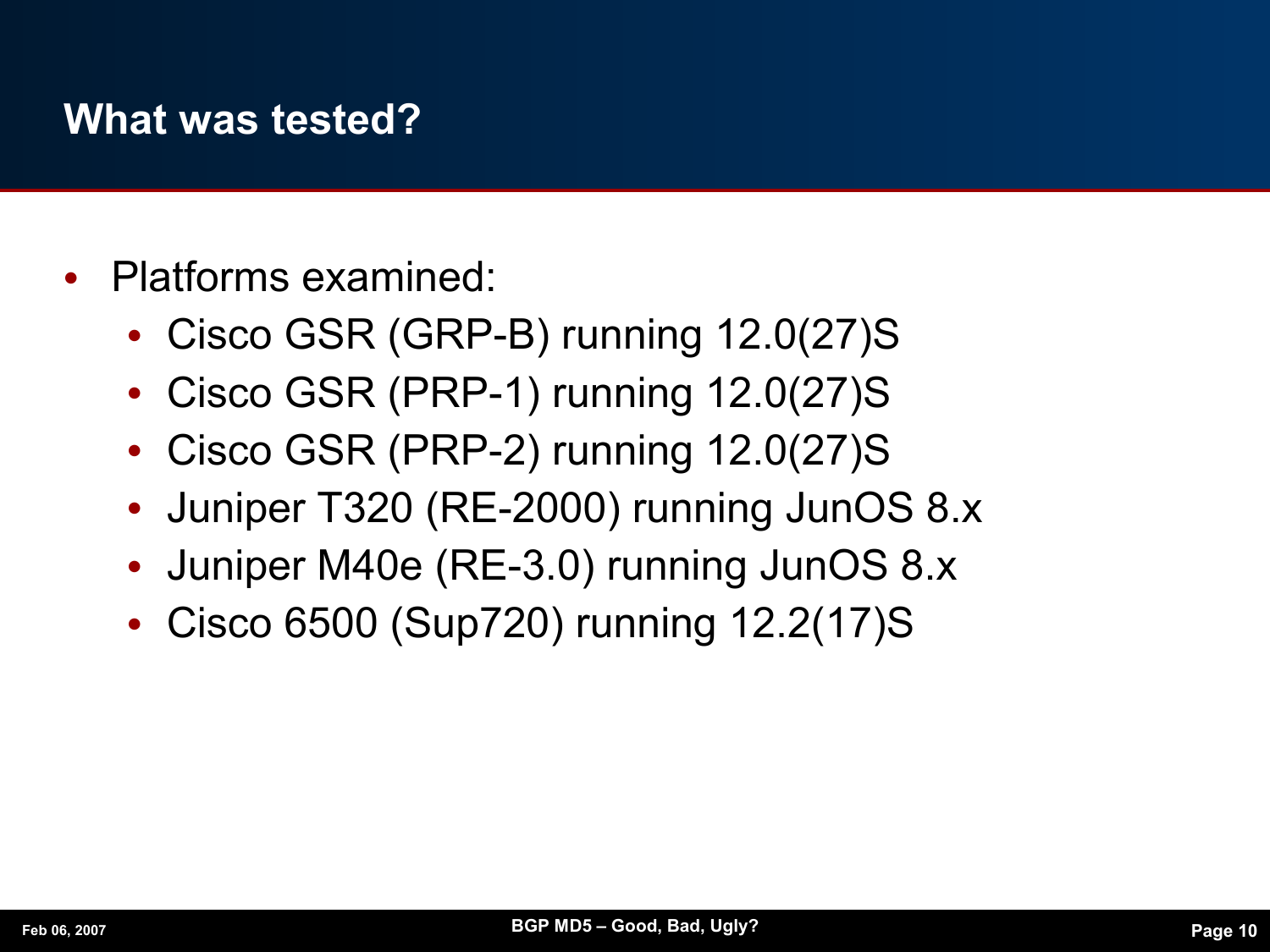#### **What sorts of attacks**

- **•** eBGP session with MD5 configured
	- **•** Sending incorrect MD5 hash
	- **•** Sending no MD5
- **•** eBGP session with MD5 configured and GTSM
	- **•** Sending bad MD5
	- **•** Sending no MD5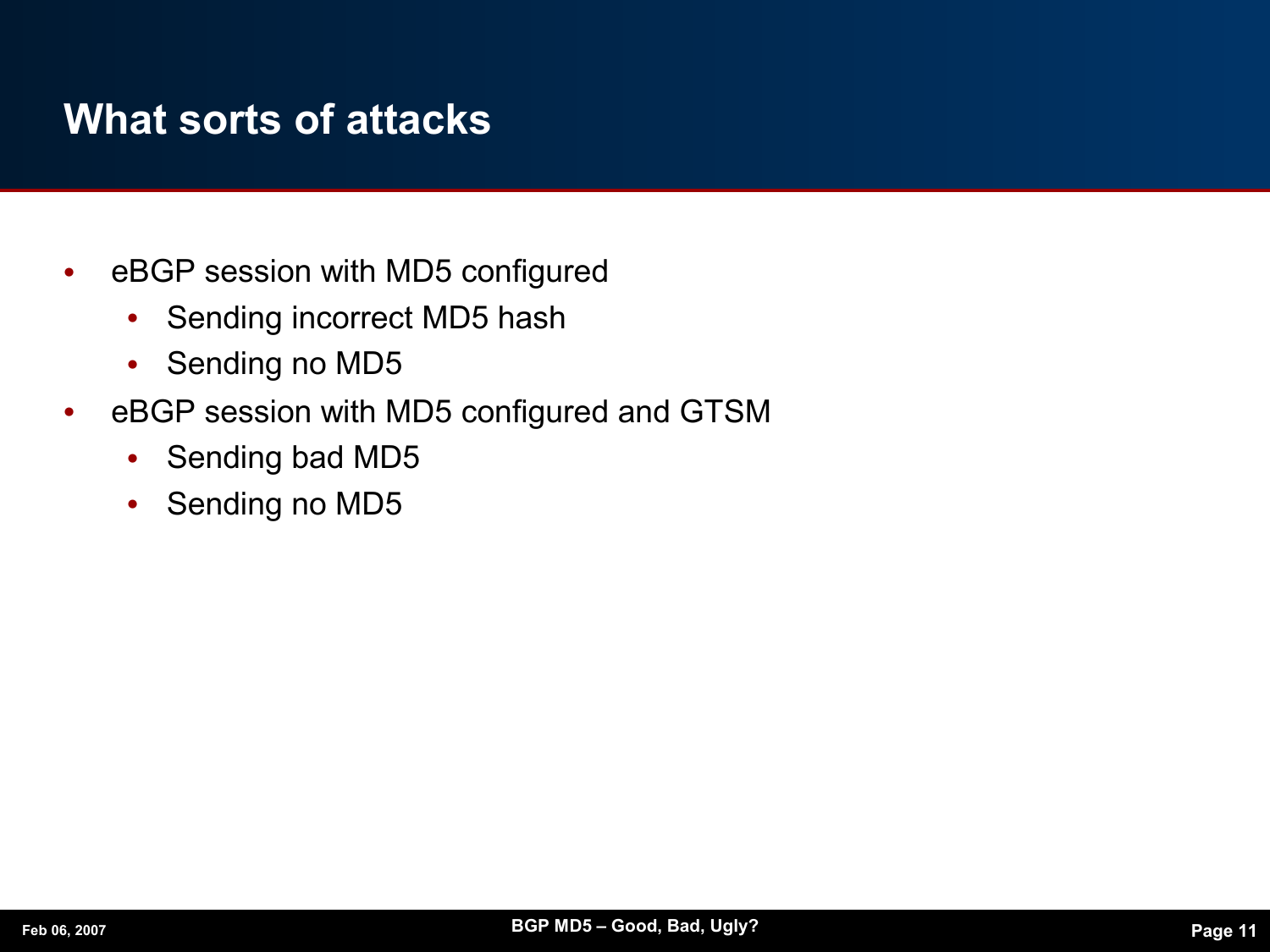### **Testing Results**

- **•** Some platforms log BGP MD5 related errors (invalid hash, no hash).
	- **•** This results in additional CPU be spent on logging processes. This can be even worse if you are logging to the console.
- **•** Some platforms that can not do the TTL check in hardware exhibits worse or the same performance hit as without TTL checking enabled.
	- **•** Example: Cisco GSR GRP-B resulted in 50% increase in CPU utilization at low (1,000pps) speed attacks.
- **•** Some platforms examine the MD5 hash before TTL check and log accordingly.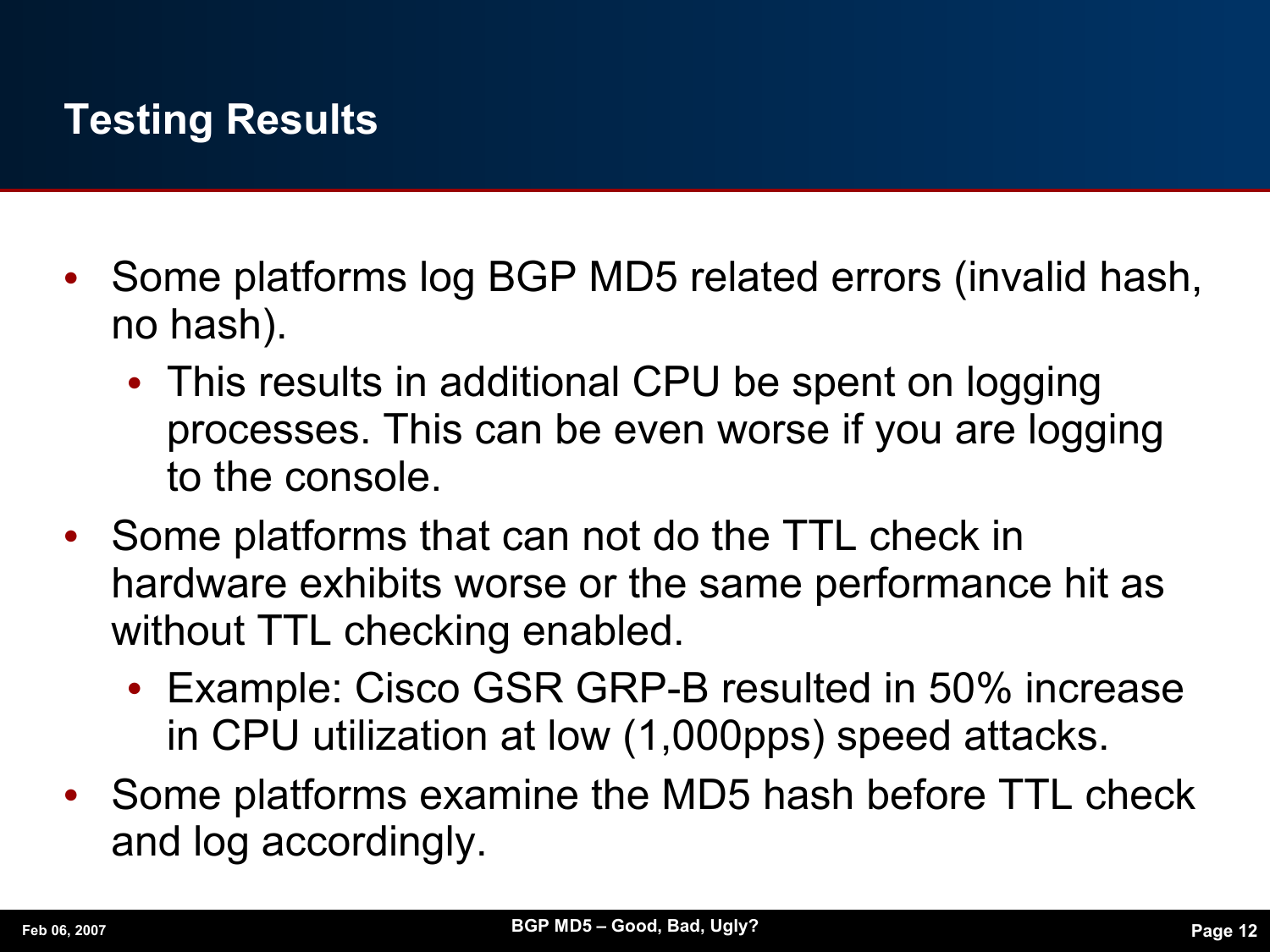#### **Testing Results (cont'd)**

- **•** The actual difference between packets with a signed MD5 hash versus those without was very minimal on most platforms.
- **•** Most modern route processors showed a difference of less than 10% of CPU utilization.
- **•** Using MD5 as an attack vector is useless; packets-persecond (signed or unsigned) will impact you the most.
- **•** The use of TTL checking made no significant difference either (when checked 'in software').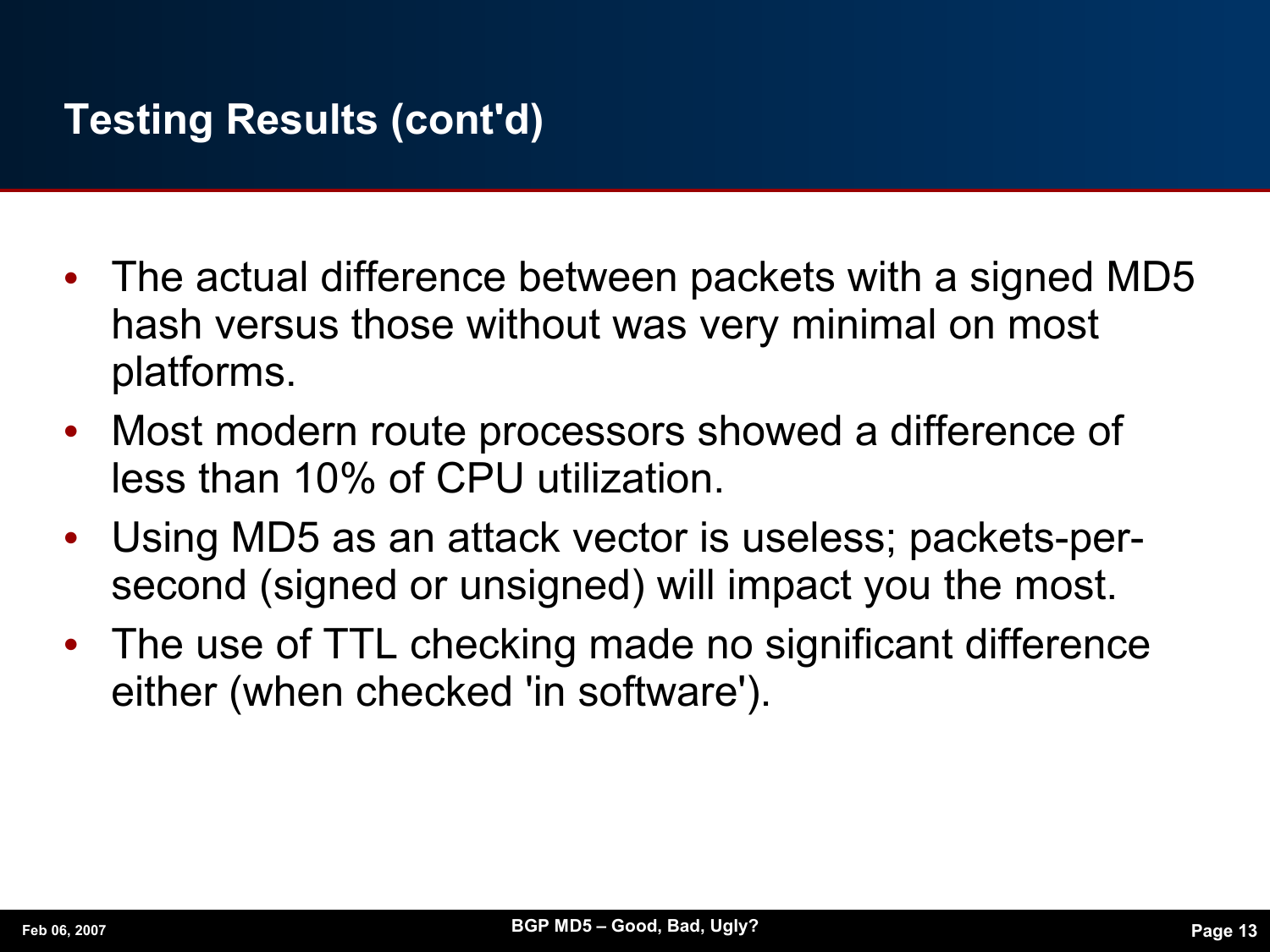#### **What are the impacts of the alternatives?**

- **•** TTL checking is great, if done in hardware (not being performed in the route processor CPU)
	- **•** Cisco CRS-1 can
	- **•** Juniper M120, M320, T320, T640 can
	- **•** All other Cisco devices seem incapable
	- **•** All other Juniper devices seem incapable

(If the above is not accurate, please let me know)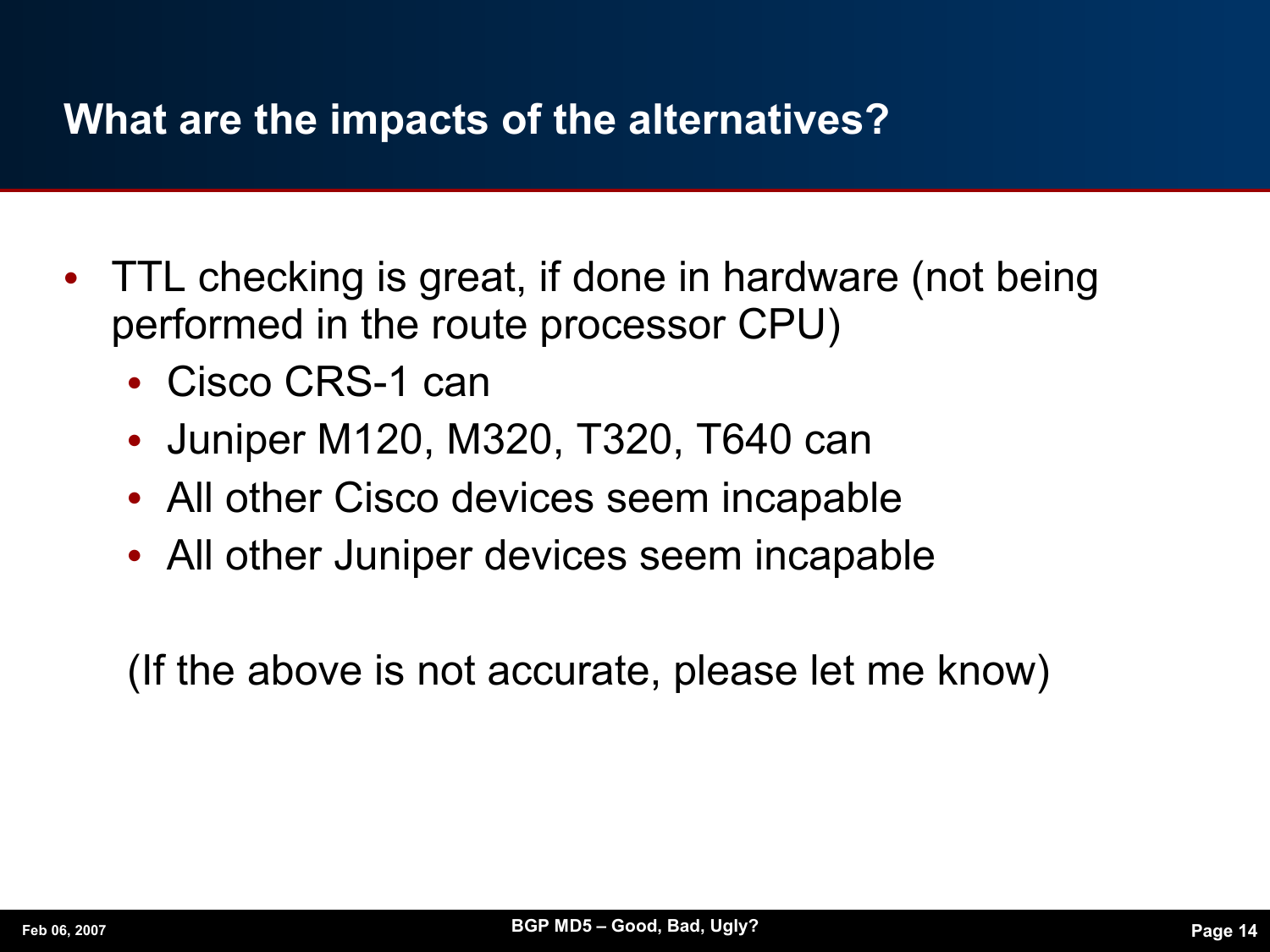#### **What about alternative methods to peer BGP?**

- **•** eBGP Multihop
	- **•** Security through Obscurity
	- No failure detection (yet)
- **•** Separate Interface / Tunnel for BGP traffic
	- **•** Additional complexity
	- **•** BGP next-hop's must be re-written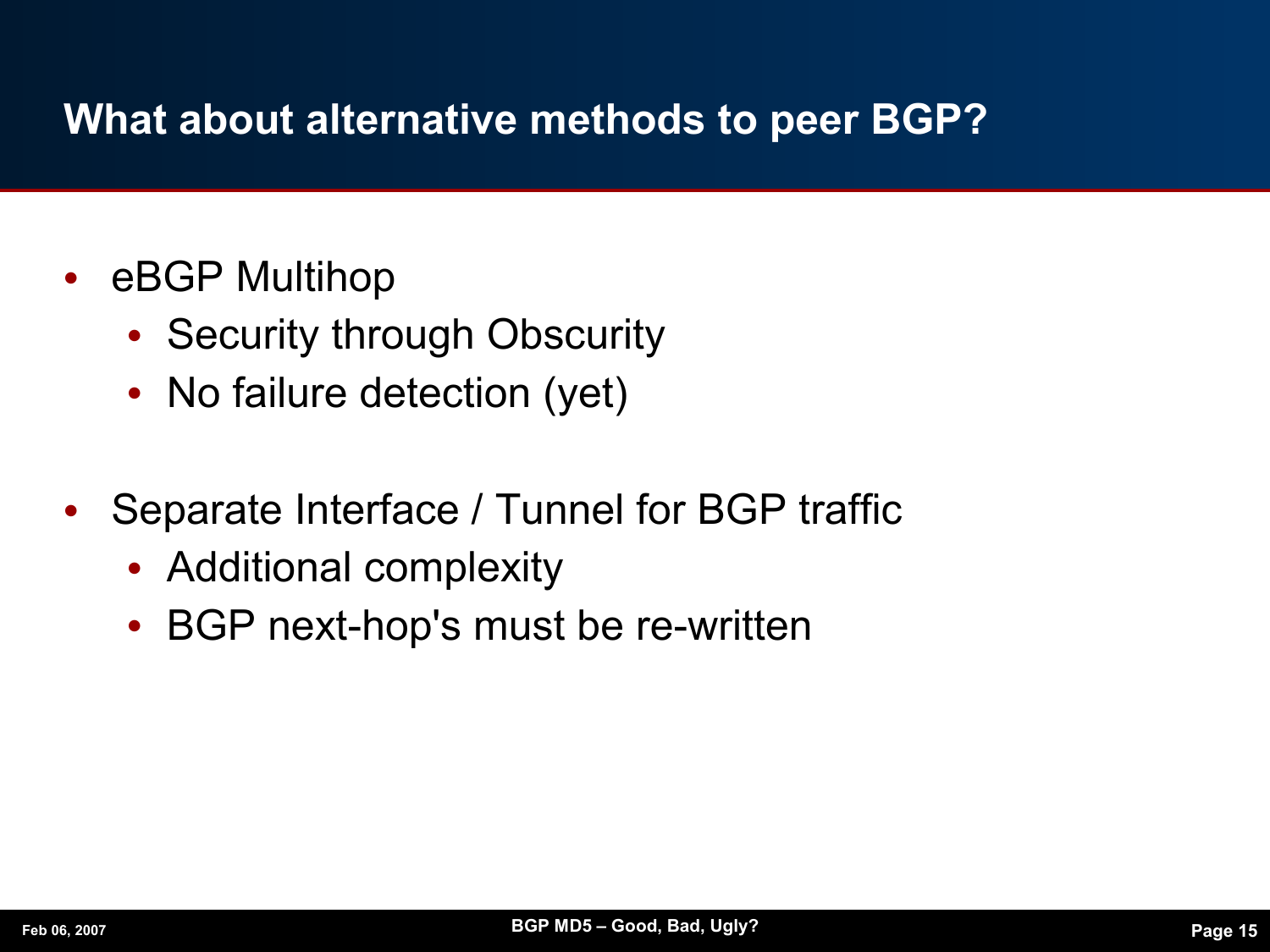**•** The real problem is not MD5 or IP TTL taxing the CPU, the issue is why are those packets touching your routeprocessor in the first place.

Perhaps we should try to fix that problem first.

- **•** Can networks mutually agree to not allow their customers to transmit to a peers side of a BGP session?
	- **•** Not easy to do some egress ACLs permit packets sourced from the route processor, some do not.
	- **•** Do not advertise peer point-to-point interfaces into your IGP/iBGP?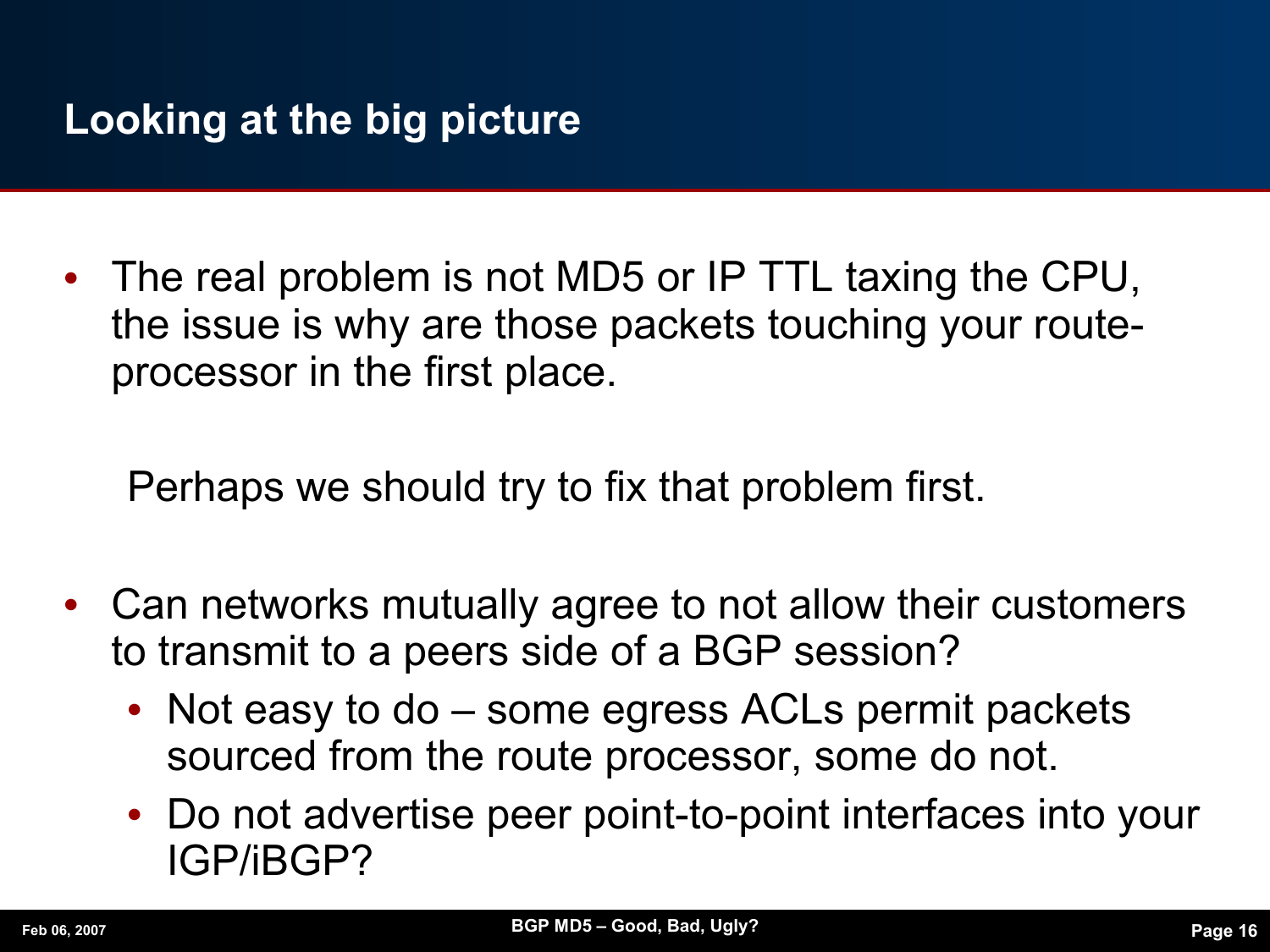### **Looking at the big picture (cont'd)**

- **•** Should well-known Internet exchange fabric IP address space be treated and protected as your own infrastructure?
	- **•** Drop any packets from customers destined to exchange space.
	- **•** Still does not fix issues with private peering circuits or customer eBGP sessions.
- **•** How about do not advertise IXP space within your IGP?
	- **•** Do not even let your customers route to it in the first place.
	- **•** Probably difficult, since people advertise IXP space in BGP frequently today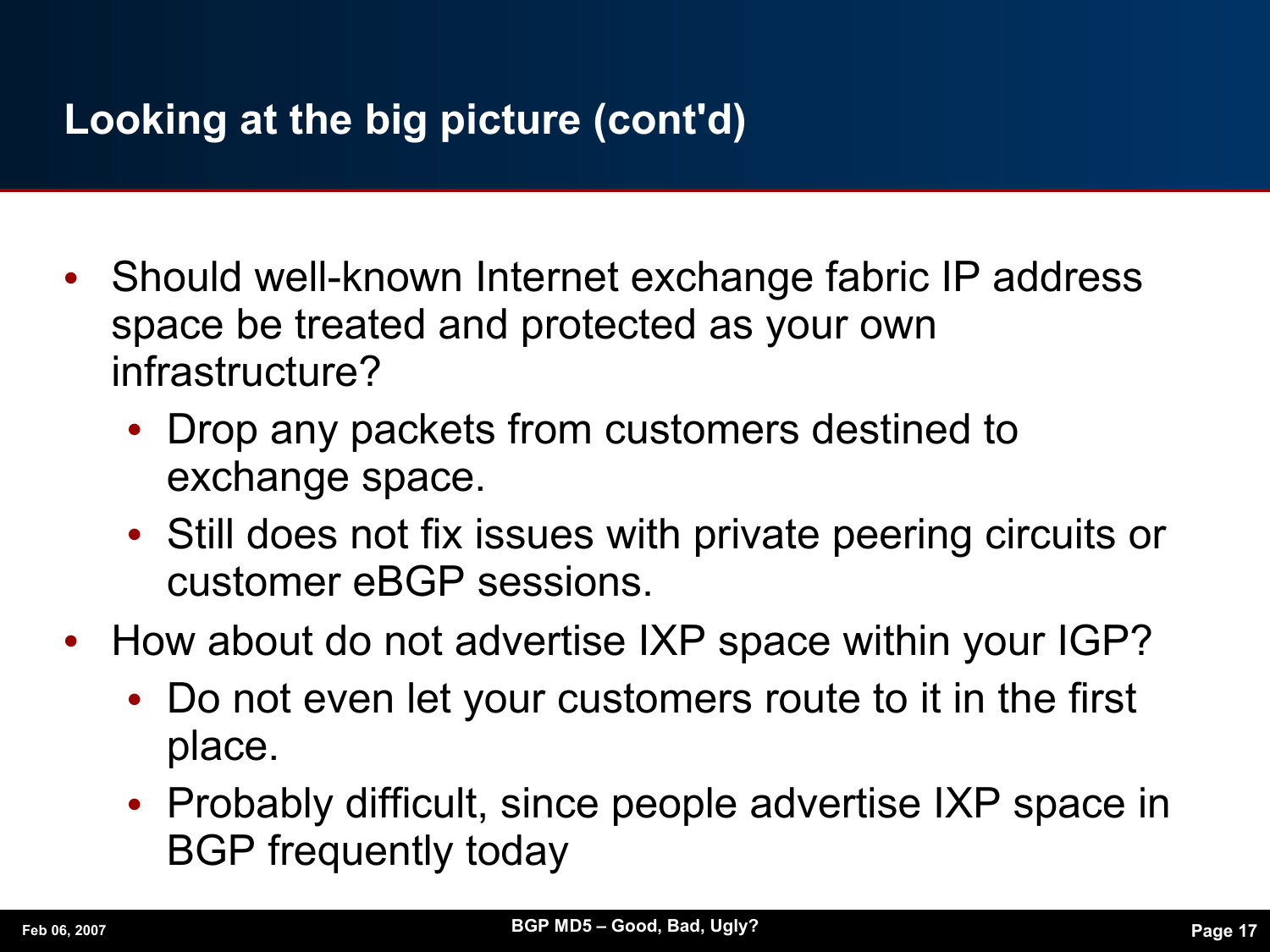#### **So, what can you do?**

- **•** Juniper (M120, M320, T320, T640)
	- **•** Ingress ACL that matches on IP TTL value & eBGP source/destination.
- **•** Cisco (CRS-1)
- **•** Other vendors?
- **•** Use caution with route processor policers that may result in you dropping good traffic
	- **•** Software CoPP may actually make things worse